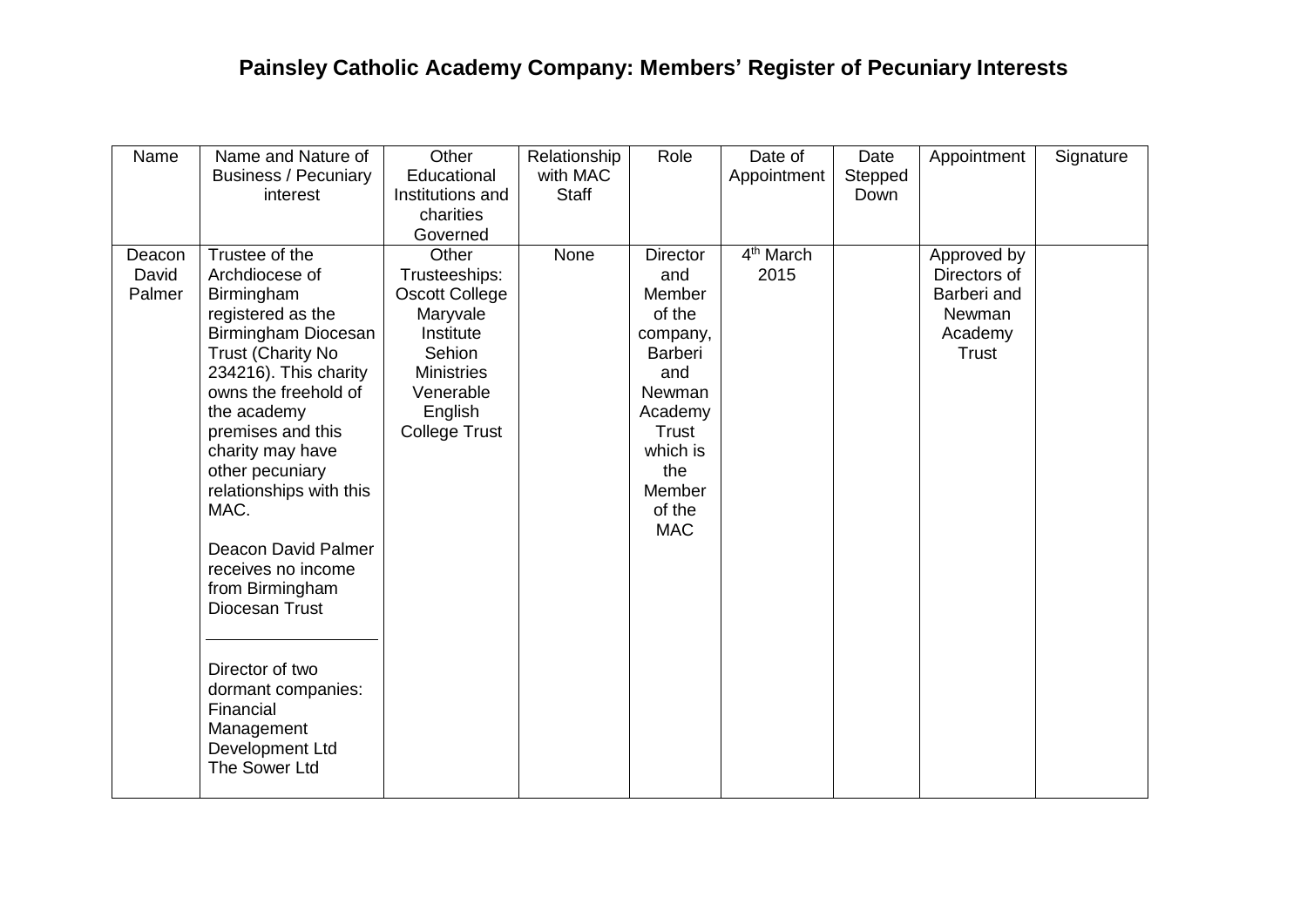| Name                      | Name and Nature of<br><b>Business / Pecuniary</b><br>interest                                                                                                                                                                                                                                                                                                                                                                                                                                                                                                                                                          | Other<br>Educational<br>Institutions and<br>charities<br>Governed | Relationship<br>with MAC<br><b>Staff</b> | Role                                                                                                                                                                      | Date of<br>Appointment        | Date<br>Stepped<br>Down | Appointment                                                                            | Signature |
|---------------------------|------------------------------------------------------------------------------------------------------------------------------------------------------------------------------------------------------------------------------------------------------------------------------------------------------------------------------------------------------------------------------------------------------------------------------------------------------------------------------------------------------------------------------------------------------------------------------------------------------------------------|-------------------------------------------------------------------|------------------------------------------|---------------------------------------------------------------------------------------------------------------------------------------------------------------------------|-------------------------------|-------------------------|----------------------------------------------------------------------------------------|-----------|
| Fr.<br>Jonathan<br>Veasey | Trustee of the<br>Archdiocese of<br>Birmingham<br>registered as the<br>Birmingham Diocesan<br><b>Trust (Charity No</b><br>234216). This charity<br>owns the freehold of<br>the school premises<br>and this charity may<br>have other pecuniary<br>relationships with this<br>MAC.<br>Fr Jonathan Veasey<br>is the Director of the<br><b>Diocesan Education</b><br>Service, (which is part<br>of the Birmingham<br>Diocesan Trust) for<br>which role he<br>receives no income.<br>Fr Jonathan Veasey<br>receives no income<br>from the Birmingham<br>Diocesan Trust other<br>than the normal<br>stipend for his role as | The Andrew<br>Robinson<br>Young<br>People's Trust                 | None                                     | <b>Director</b><br>and<br>Member<br>of the<br>company,<br><b>Barberi</b><br>and<br>Newman<br>Academy<br><b>Trust</b><br>which is<br>the<br>Member<br>of the<br><b>MAC</b> | 4 <sup>th</sup> March<br>2015 |                         | Approved by<br>Directors of<br>Barberi and<br><b>Newman</b><br>Academy<br><b>Trust</b> |           |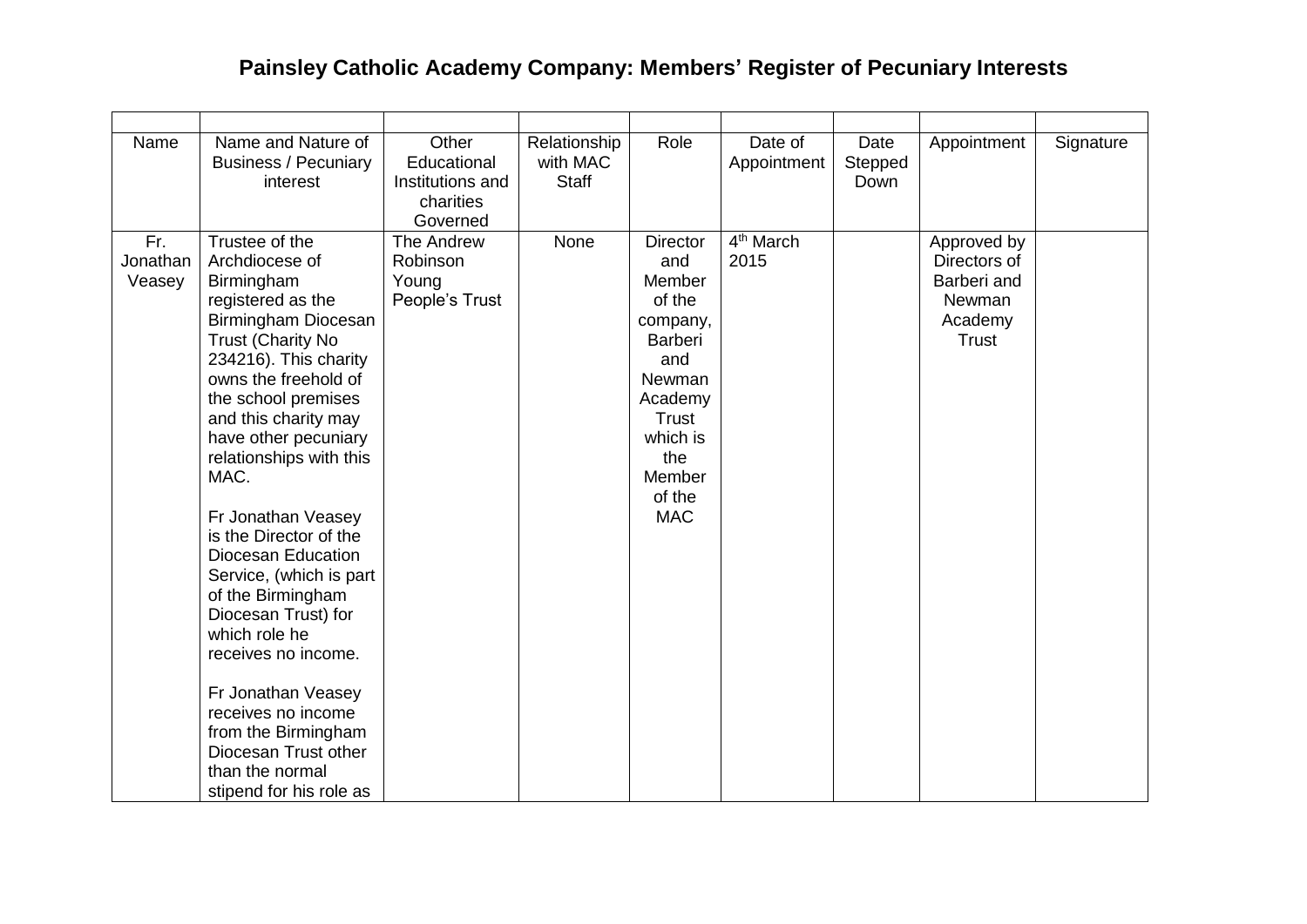|         | a Parish Priest in the                |                     |              |                  |                                      |         |               |           |
|---------|---------------------------------------|---------------------|--------------|------------------|--------------------------------------|---------|---------------|-----------|
|         | Diocese.                              |                     |              |                  |                                      |         |               |           |
| Name    | Name and Nature of                    | Other               | Relationship | Role             | Date of                              | Date    | Appointment   | Signature |
|         | <b>Business / Pecuniary</b>           | Educational         | with MAC     |                  | Appointment                          | Stepped |               |           |
|         | interest                              | <b>Institutions</b> | <b>Staff</b> |                  |                                      | Down    |               |           |
|         |                                       | Governed            |              |                  |                                      |         |               |           |
| Mr      | Employed as the                       | Foundation          | None         | <b>Director</b>  | $\overline{17}$ <sup>th</sup> August |         | On            |           |
| Stephen | Head of Finance at                    | governor and        |              | and              | 2012                                 |         | incorporation |           |
| Roche   | the Archdiocese of                    | Chair of the        |              | Member           |                                      |         | of Barberi    |           |
|         | Birmingham,                           | Finance and         |              | of the           |                                      |         | and           |           |
|         | registered as the                     | <b>Building</b>     |              | company,         |                                      |         | Newman        |           |
|         | Birmingham Diocesan                   | Subcommittee        |              | <b>Barberi</b>   |                                      |         | Academy       |           |
|         | Trust, (charity no                    | of St Paul's        |              | and              |                                      |         | <b>Trust</b>  |           |
|         | 234216). This charity                 | School for          |              | Newman           |                                      |         |               |           |
|         | owns the freehold of                  | Girls,              |              | Academy          |                                      |         |               |           |
|         | the academy                           | Edgbaston,          |              | <b>Trust</b>     |                                      |         |               |           |
|         | premises and this                     | Birmingham          |              | which is         |                                      |         |               |           |
|         | charity may have                      |                     |              | the              |                                      |         |               |           |
|         | other pecuniary                       |                     |              | Member<br>of the |                                      |         |               |           |
|         | relationships with this<br><b>MAC</b> |                     |              | <b>MAC</b>       |                                      |         |               |           |
|         | Director of                           |                     |              |                  |                                      |         |               |           |
|         |                                       |                     |              |                  |                                      |         |               |           |
|         | a)Churchmarketplace<br>Ltd,           |                     |              |                  |                                      |         |               |           |
|         | b) Parish Accounting                  |                     |              |                  |                                      |         |               |           |
|         | Services Ltd and                      |                     |              |                  |                                      |         |               |           |
|         | c)Interdiocesan Fuel                  |                     |              |                  |                                      |         |               |           |
|         | Management Ltd                        |                     |              |                  |                                      |         |               |           |
|         | which companies are                   |                     |              |                  |                                      |         |               |           |
|         | linked with the                       |                     |              |                  |                                      |         |               |           |
|         | Archdiocese.                          |                     |              |                  |                                      |         |               |           |
|         | Stephen Roche                         |                     |              |                  |                                      |         |               |           |
|         | receives no                           |                     |              |                  |                                      |         |               |           |
|         | remuneration or                       |                     |              |                  |                                      |         |               |           |